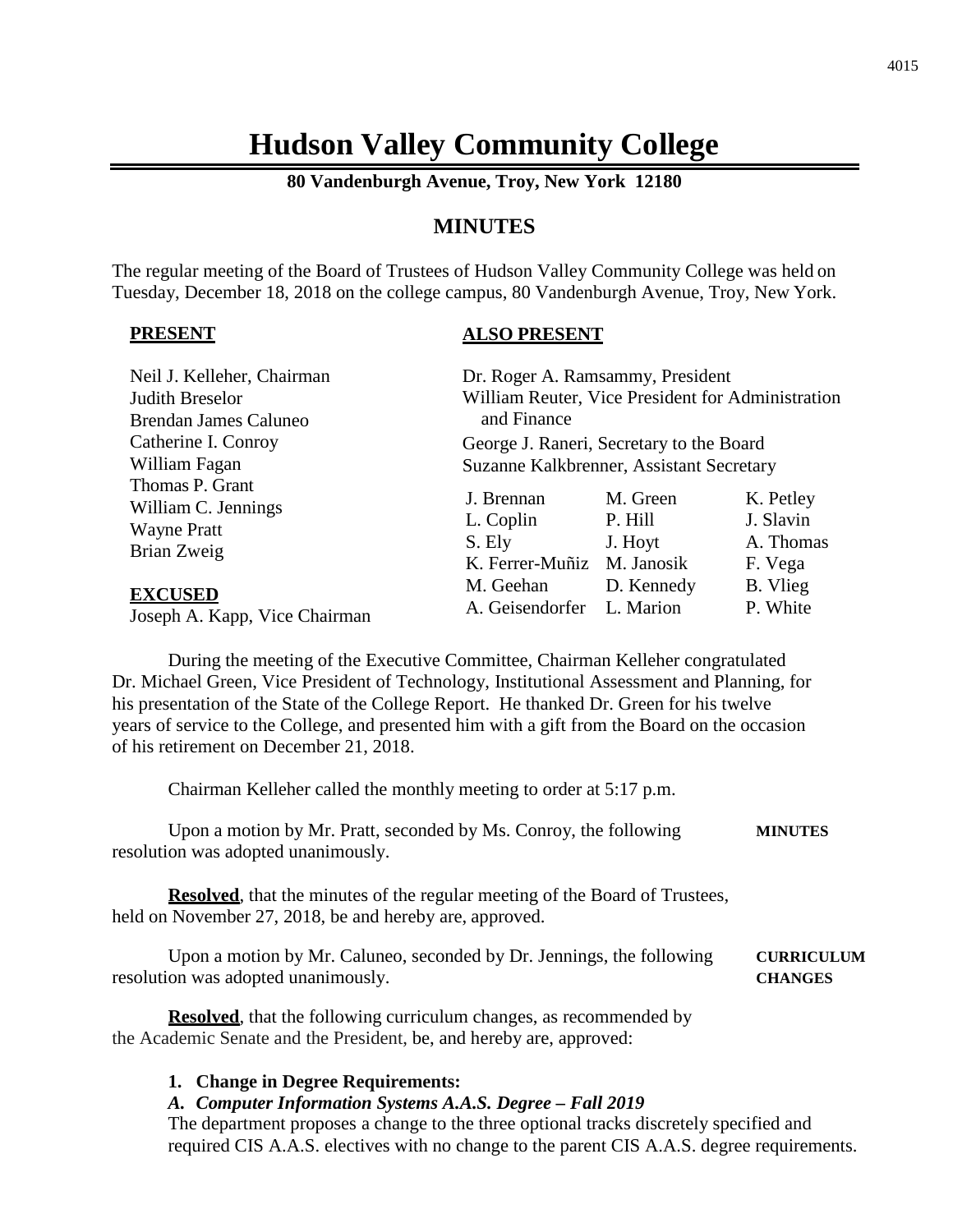| <b>Current:</b>                           | New:                                      |
|-------------------------------------------|-------------------------------------------|
| (1) Programming and Database              | (1) Programming and Database              |
| <b>Management Systems Track requires:</b> | <b>Management Systems Track requires:</b> |
| CISS 111, CISS 250, CISS 251 and (One     | CISS 111, CISS 250, and (Two of: CISS     |
| of: CISS 130, 180, 200, 218, 221, 225,    | 130, 180, 200, 218, 221, 225, 229, 233,   |
| 229, 233, 241, 243, 280, 290).            | 241, 243, 251, 280, 290).                 |
| *Also recommend CISS 217                  |                                           |
| (2) Web Design and Programming Track      | (2) Web Design and Programming Track      |
| requires: CISS 135, CISS 220, CISS 221,   | requires: CISS 135, CISS 220, CISS 221    |
| CISS 225 and CISS 227.                    | and CISS 225.                             |
| *Also recommend CISS 130, 150, 217,       |                                           |
| 218, 229, 233, 241, 243                   |                                           |
| (3) System and Network Administration     | (3) System and Network Administration     |
| Track requires: CISS 120, CISS 121,       | Track requires: CISS 120, CISS 121,       |
| CISS 125, CISS 220, CISS 270, CISS        | CISS 150, CISS 270, and CISS 271.         |
| 271.                                      |                                           |
| *Also recommend CISS 272, 273             |                                           |

Upon a motion by Ms. Breselor, seconded by Mr. Fagan, the following **ACADEMIC POLICY** resolution was adopted unanimously. **CHANGE—STUDENT**

**Resolved**, that the following academic policy change, as recommended by **ATHLETICS** the Academic Senate and the President, be, and hereby is, approved. The **RETENTION PROGRAM** policy shall read as follows:

**SENATE AND**

#### *Student Senate and Athletics Retention Program*

For the purpose of determining eligibility to function as a member of Student Senate sponsored organizations, a student must maintain a minimum 2.0 GPA for the current semester. For the purpose of determining eligibility to participate as an executive officer in the Student Senate, a student must maintain a minimum 2.5 term GPA for the current semester. In addition, the midterm grades of all courses (including noncredit remedial) for the given semester will be used to determine continued eligibility in the Student Senate sponsored organizations. In the case that a student's midterm GPA falls below a 2.0 in the current semester, the student will be given the option to enroll into the Student Senate and Athletics Retention Program. Students who choose to enroll and who maintain all programmatic requirements will remain eligible to participate in the Student Senate sponsored organization until midterm grades are overridden by the end of term grades.

For the purpose of determining eligibility of an NJCAA student-athlete to participate in Faculty Student Association-governed intercollegiate athletics, a student must comply with the NJCAA eligibility standards. In addition, the midterm grades of all courses (including non-credit remedial) for the given semester will be used to determine continued eligibility in athletics. In the case that a student's midterm GPA falls below a 2.0 in the current semester, the student will be given the option to enroll into the Student Senate and Athletics Retention Program. Students who choose to enroll and who maintain all programmatic requirements will remain eligible to participate in intercollegiate athletics until midterm grades are overridden by the end of term grades.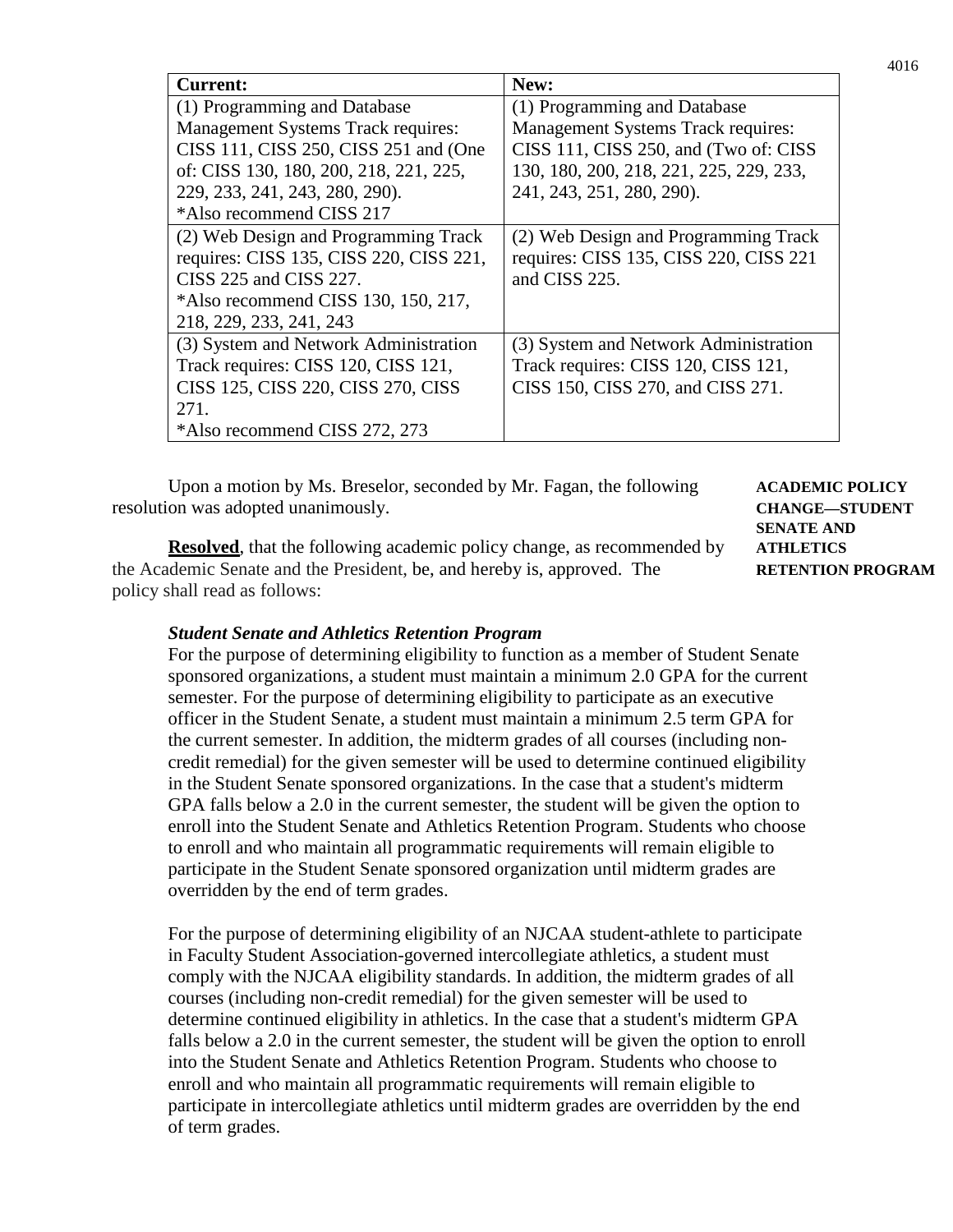Upon a motion by Mr. Grant, seconded by Ms. Conroy, the following **FACULTY STUDENT** resolution was adopted unanimously. **ASSOCIATION—**

**Resolved**, that the request for approval and adoption of the following **BY-LAWS** Changes to the Faculty Student Association By-Laws, as recommended by the Faculty Student Association Board of Directors on December 10, 2018, be, and hereby are, approved, as follows:

4017 **CHANGES TO**

Article II – Board of Directors, Section 1, 9:

Add "elected by the student body in open elections" after Student-at-Large Representative. Also add "If no student runs for and is elected to the position, the President of the Board of Directors shall appoint a representative."

Article IV – Employees

Add the following to the end of the paragraph:

"The Board of Directors shall have the authority to delegate the aforementioned appointment power to the President as they deem appropriate, with the exception of the position of Executive Director."

Article VII – Amendments, Section 1

Add the following to the end of the paragraph:

"In accordance with the Agreement Between Hudson Valley Community College and the Faculty Student Association of Hudson Valley Community College, Inc. any amendments to these By-Laws shall also be approved by the Board of Trustees of Hudson Valley Community College."

Upon a motion by Dr. Jennings, seconded by Mr. Zweig, the following **2017-2018** resolution was adopted unanimously. **STATE OF THE COLLEGE REPORT**

**Resolved**, that the request for approval of the State of the College Report, 2017-2018, be, and hereby is, approved.

## **INFORMATION ITEMS INFORMATION**

The following information items were noted: **ITEMS**

#### **A. FULL-TIME FACULTY**

1. School of Health Sciences David Robles, Educational Specialist, Nursing, f/t appt., eff.  $12/3/18$  or thereafter \$48,981/yr

#### **B. FULL-TIME NON-TEACHING PROFESSIONALS**

1. E.O.C.

Tara Davis, Assistant to the Coordinator of Institutional Advancement, E.O.C., f/t appt., eff.  $12/6/18$  or thereafter \$35,000/yr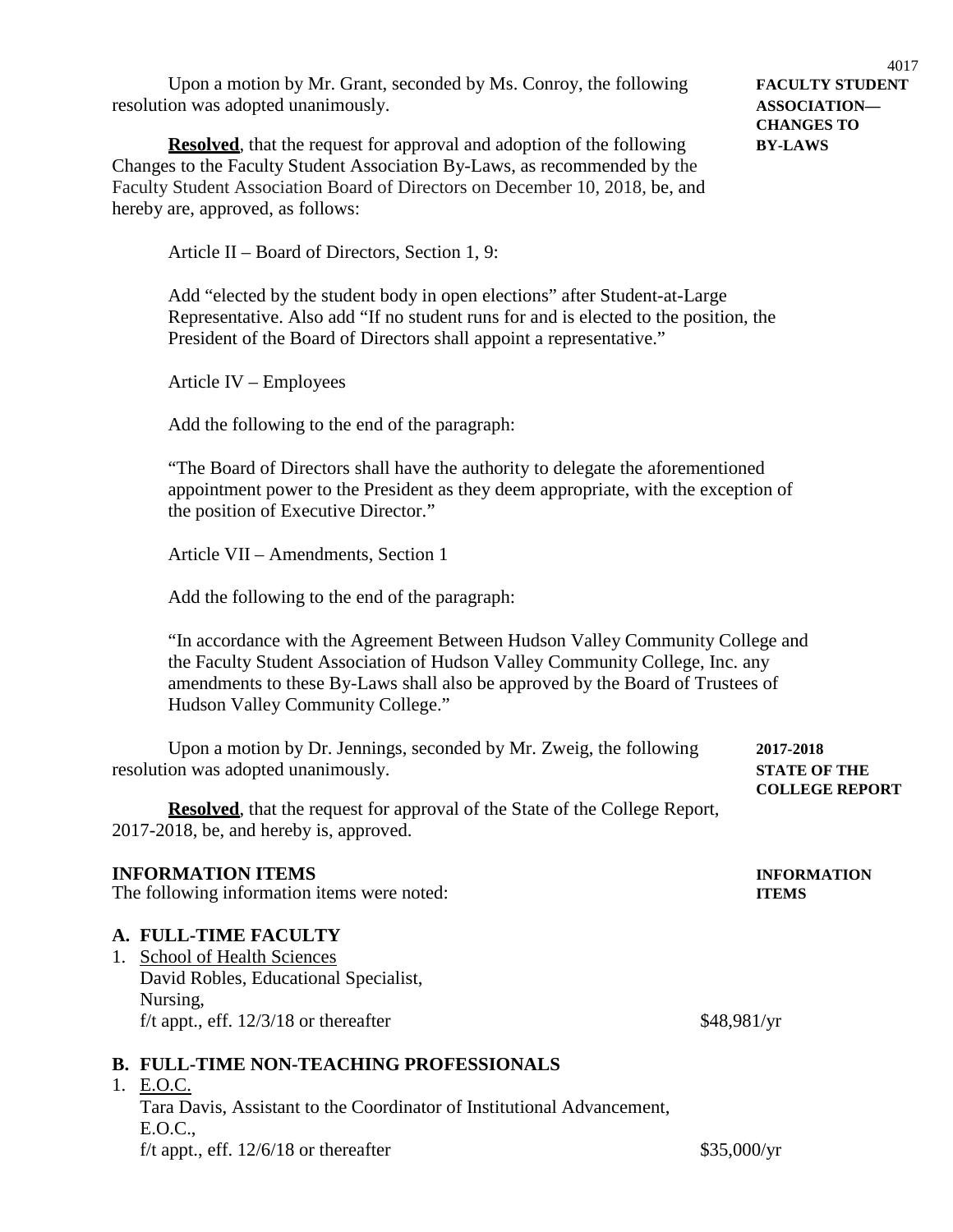|    | Fred Clore, Custodial Worker,<br>Physical Plant,                                                                                                                                                  |               |  |  |
|----|---------------------------------------------------------------------------------------------------------------------------------------------------------------------------------------------------|---------------|--|--|
|    | f/t appt., eff. $12/05/18$ or thereafter<br>Matthew Daglia, Custodial Worker,                                                                                                                     | \$13.2995/hr  |  |  |
|    | Physical Plant,<br>f/t appt., eff. $12/05/18$ or thereafter                                                                                                                                       | \$13.2995/hr  |  |  |
|    | <b>D. PART-TIME FACULTY</b><br>1. E.O.C.<br>Frances VonHolten, Instructor - Mathematics,<br>E.O.C.,<br>$p/t$ appt., eff. 12/6/18 or thereafter                                                    | \$41.00/hr    |  |  |
|    | 2. School of Liberal Arts and Sciences<br>Veronica Cruz, Instructor,<br>History, Philosophy and Social Sciences<br>p/t appt., eff. 1/22/19                                                        | $$1,113$ /sch |  |  |
|    | E. PART-TIME NON-TEACHING PROFESSIONALS<br>1. Academic Affairs<br>Timothy O'Brien, p/t Instructional Support Assistant<br>Learning Assistance Center,<br>$p/t$ appt., eff. 12/05/18 or thereafter | \$15.00/hr    |  |  |
|    | <b>F. RESIGNATIONS</b><br>1. Jean Hammond, Part-time Instructor, E.O.C., eff. 11/12/18<br>2. Richard Musinski, Part-time Instructor, E.O.C., eff. 11/12/18                                        |               |  |  |
| 1. | <b>G. RETIREMENT</b><br>Yvonne Johnson, Senior Account Clerk, Finance, eff. 1/4/19                                                                                                                |               |  |  |
|    | <b>H. UNPAID LEAVE OF ABSENCE</b><br>1. Laura VanNatten, Program Assistant Academics I, School of Business, eff. 12/10/18 - 2/28/19                                                               |               |  |  |